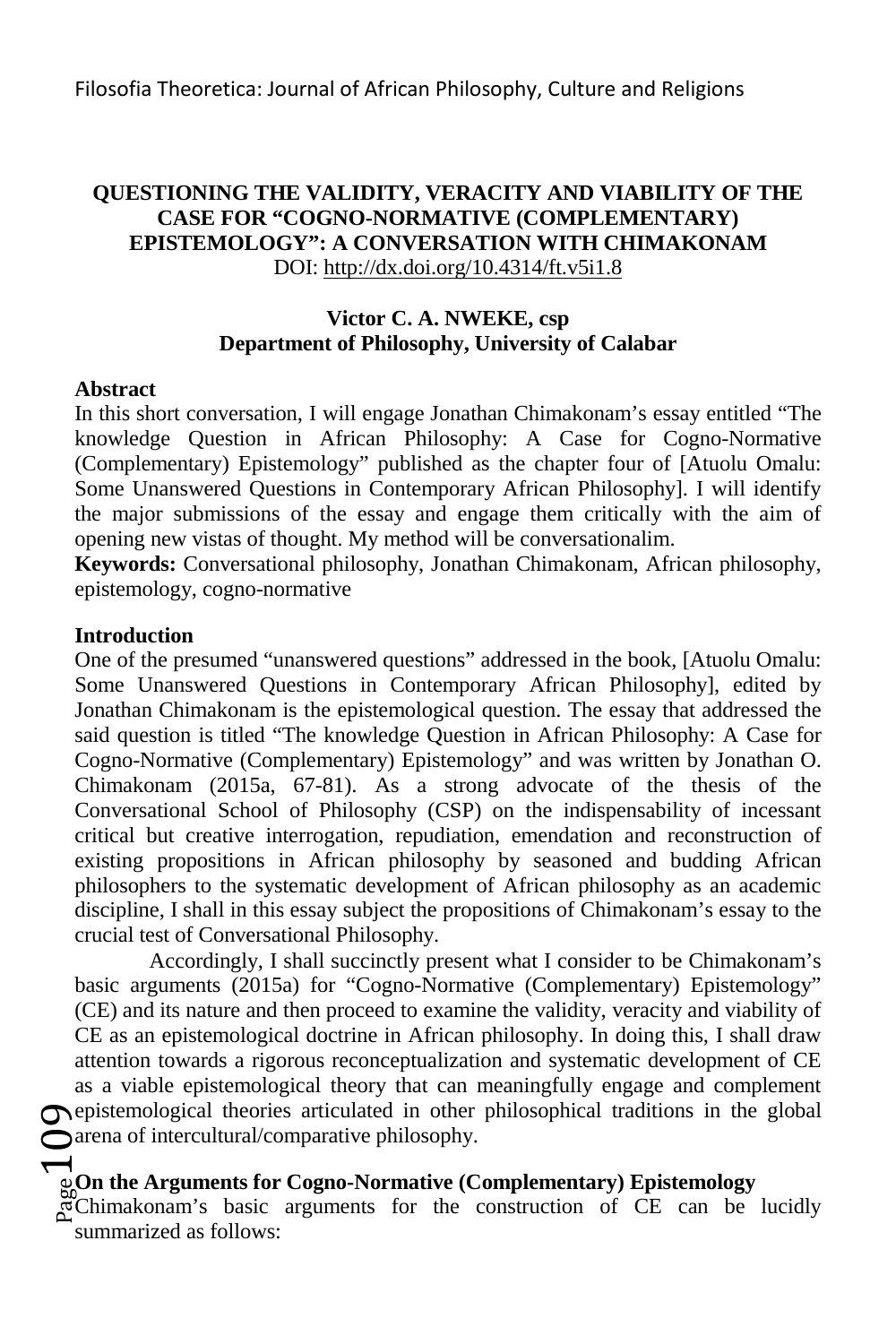- A1: Knowledge is indispensable for the survival of the human species in the world. "The environment and quality of life of a people…" as well as the "ambitions of a society bear witness to the quality of knowledge they possess and the ones they pursue." Precolonial Africa was "far behind Europe in terms of environment, quality of life and ambition." Therefore, the European colonialists that came to colonize Africa were from a society that possessed a more sophisticated knowledge than Africa (2015, 67-8).
- A2: A sophisticated knowledge is a product of the creative and innovational thoughts of individuals. The prevailing natural and socio-economic circumstance within a given society is what propels individuals towards creative and innovational thoughts. The "early inhabitants of Europe were predisposed to develop and possess a more sophisticated knowledge through creative and innovative thinking because of their unfriendly circumstances (in contrast to Africa, "Europe is a continent profusely disposed to all sorts of natural disasters" and "sparingly endowed with nature's resources"). Therefore, "the current consternation and challenges like poverty, conflicts, diseases and general disquiet which has continued to grow in post-colonial Africa would in no less a way constitute similar lunch-pads for creative and innovative thinking in Africa" (68).
- A3: Individuals "cherish glory above everything else." Serious commitments to the production of a sophisticated knowledge is more pronounced in a society where individuals are "celebrated and readily recognized" for their creative and innovational thoughts. The nature of "Africa's communitarian ontology" does not create room for the meaningful recognition of individuals that achieve "great feats especially those that have to do with art, craft and intellect" and the absence of such recognition does not inspire individuals to be committed to the enterprise of creative and innovational thinking in pristine Africa. Therefore, the aspects of Africa's communitarian ontology that neglect the creative and innovational thoughts of individuals must be eliminated to encourage the articulate construction of a sophisticated "African episteme" (68-9).
- Page 110 A4: "In philosophy as in civilization, science and technology, Western episteme is arguably better articulated than that of African thought" but the Eurocentric claim that pristine Africans are inherently incapable of constructing any episteme that is qualitatively similar to the Western episteme is erroneous. The Eurocentric claim raises the knowledge question in African philosophy and addressing this question calls for the construction of a sophisticated knowledge that can "solve nagging African problems" using "the logical structures of African thought, excluding the spiritual perspective." Existing responses to the knowledge question in African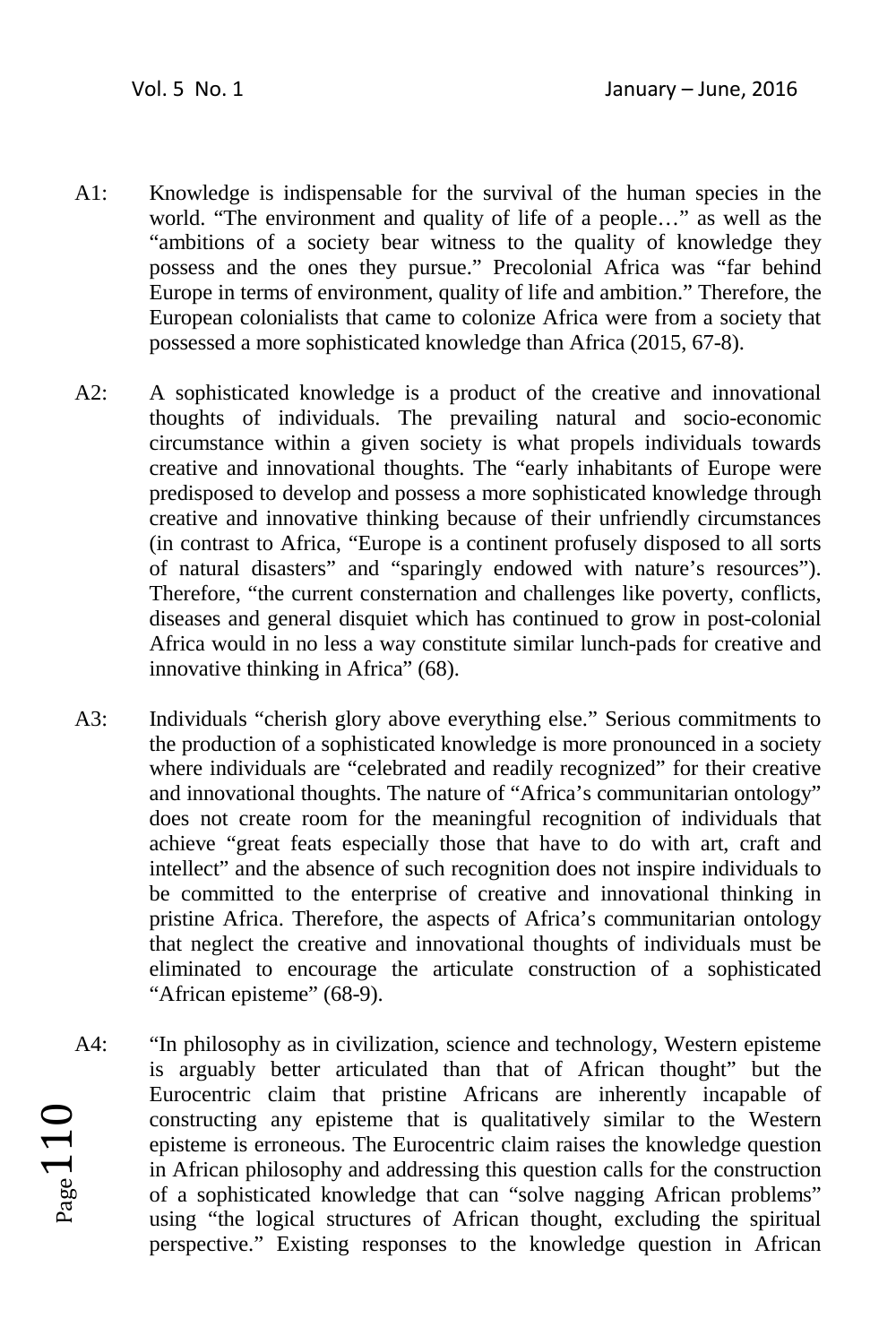philosophy are mainly either ethnocentric or metaphilosophical polemics that amounts to perverse dialogues. Therefore, the challenge of constructing an articulate and rigorous African episteme that is qualitatively as useful and sophisticated as the Western episteme is yet to be met. CE in an attempt to fill this lacuna (69-75).

#### **On the Nature of Cogno-Normative (Complementary) Epistemology**

The major tenets that define the nature of CE as articulated by Chimakonam (2015a) can be summarized with the following propositions:

- P1: CE is an articulate epistemological theory "for African philosophy" (69).
- P2: CE addresses "the knowledge question in African philosophy by (1) investigating what it means 'to know' in a modern Africa that is facing numerous challenges (2) the connection between the rational and the empirical modes of knowing and (3) the connection between knowledge, morality and community" (69).
- P3: CE adapts the logical structure, and the normative and complementary principles of knowledge inherent in African thought but it jettisons the aspects of Africa's communitarian ontology that projects communal thoughts rather than the creative and innovational thoughts of individuals because a viable African episteme that can address the current challenges in Africa must: have "positive moral content" and can only be constructed by the creative and innovational thoughts of individual scholars from the African thought system through the complementary fusion of both the rational and empirical modes of knowing (73-4, 79-81).

#### **On the Validity and Veracity of CE**

 $\frac{1}{2}$ <br>Pagarg<br>Pagpro Every philosophical theory is made up of arguments and the first basic feature of a rigorous philosophical theory is that its arguments must be valid: the conclusion of the theory must follow from its premises (HAACK 1978, 252). Thus, the test of validity is mainly a test of logical consistency and coherence between the propositions that make up the arguments of the theory. The logical consistency and coherence between the propositions of a theory makes a theory very articulate and intelligible. The arguments for CE (A1-A4) pass the test for validity. Any individual with a mastery of the techniques of symbolic logic can transform the propositions of A1-A4 as well as P1-P3 into a well-formed logical formulae and establish their formal validity using the rules of inference such as hypothetical syllogism, modus ponens and modus tollens. However, that the arguments of a given theory are valid does not mean that all the propositions of the theory are veracious. For instance, the argument, "All professors can neither read nor write. Jonathan Chimakonam is a professor. Therefore, Jonathan Chimakonam can neither read nor write", is valid but none of its three propositions is veracious.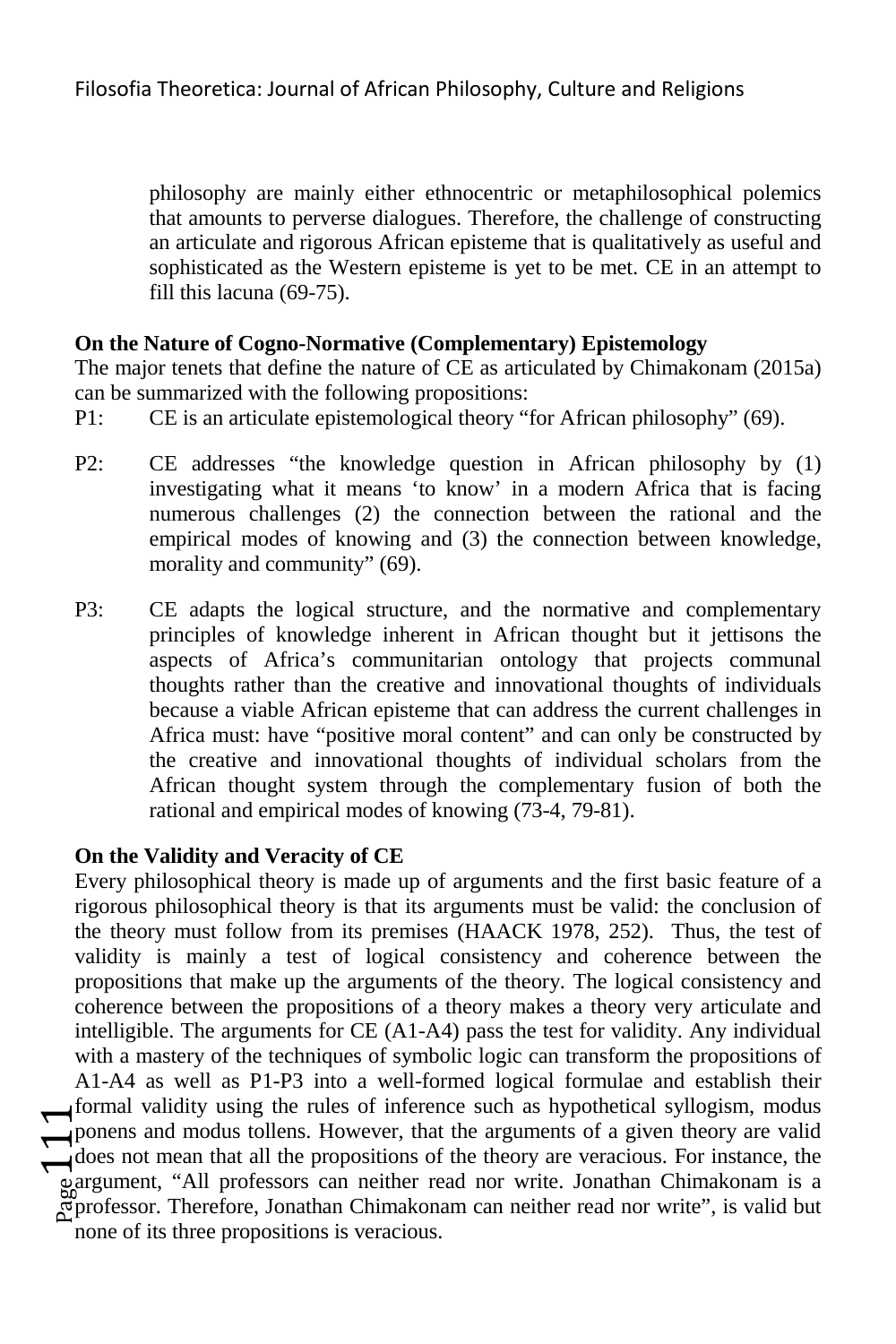The arguments of a plausible philosophical theory are expected to be not just valid but sound and a sound argument is a valid argument that does not contain any false proposition (HAACK 1978, 251). For instance, the argument, "All individuals with demonstrable research competence in African philosophy are experts in African philosophy. Thaddeus Metz has demonstrable research competence in African philosophy. Therefore, Thaddeus Metz is an expert in African philosophy", is both valid and sound because the propositions of the argument are logically consistent and factually true. The test of veracity is thus concerned with the truthfulness of propositions. The question is whether all the propositions of CE are factually true. It seems to me that some of the propositions are not.

In A1, the proposition that "ambitions of a society bear witness to the quality of knowledge they possess and the ones they pursue" is not true. The ambition of a people just as the type of knowledge they seek is often a product of their prevailing circumstance. Although the European colonialists possessed a "sophisticated quality of knowledge", their expansionist ambition was more or less propelled by the prevailing circumstances in Europe as against their possession of a "sophisticated quality of knowledge".

What is happening in many sub-Saharan African countries tends to negate the last proposition in A2. Instead of constituting the "launch-pads" for creative and innovative thinking, the unfriendly socioeconomic circumstances in sub-Sahara Africa has introduced the problem of *brain drain* because it makes serious commitments to creative and innovational thinking and knowledge production very difficult and unattractive. The second proposition in A3 is also contestable. Inasmuch as the creative and innovative thoughts of individuals in pristine Africa were appropriated and expressed as communal thoughts, creative and innovational individuals in different fields (such as medicine, agriculture, crafts (e.g blacksmiths), warfare, and music) were celebrated and recognized. What I call the principle of "nwata kwo cha aka" in pristine Igbo society buttresses this point. According to this principle, when a child washes his hands well, he dines with elders. Given the fact that the prevailing circumstances in pristine African societies differ from that of Europe and modern Africa as well, it will be intellectually unfair to expect that what pristine Africans consider to be a creative and innovational thought that is worth celebrating will also be consider as such by the European colonialists and that it will be adequate for modern Africa.

 $\prod_{\substack{\mathrm{first} \ \mathrm{ger} \\ \mathrm{gen} \ \mathrm{in} \\ \mathrm{gen}}}$ Additionally, whether the Western episteme is *qualitatively better* than an articulate African episteme is *arguable* but it is *indisputable* that the Western episteme has been *better articulated* than African episteme. Generally, Africa's **N**intellectual heritage is at present still grossly underexplored (Metz 2016, 171); the first clause of the first proposition in A4 is thus, incorrect. Finally, the claim of P1 is problematic: it is more correct to say that CE is an articulate epistemological theory "in" (as against "for") African philosophy.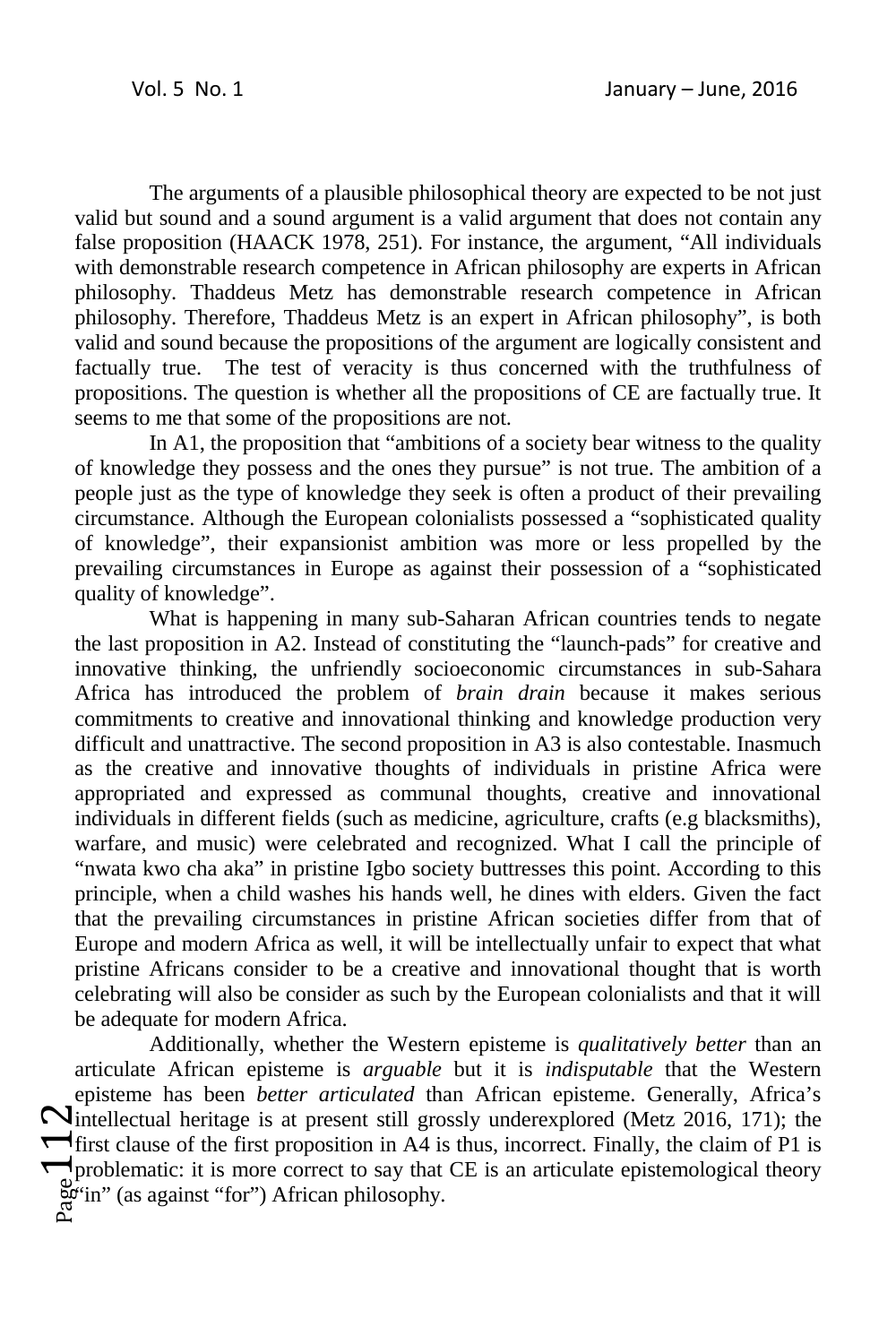# **Conclusion: The Viability of CE as an Epistemological Theory in African Philosophy**

A sophisticated knowledge is indeed indispensable for the survival of the human species in this ephemeral world. The prevailing circumstances in postcolonial Africa are neither identical with that of pristine Africa, nor with that of Europe. Consequently, they cannot be properly addressed through the adoption of either the episteme inherent in pristine African thought, the established Western e episteme, or a mere fusion of both. A plausible epistemological theory in African philosophy that can address the prevailing circumstances in postcolonial Africa and other similarly located societies can be vigorously constructed through critical study, creative adaptation and articulate reconstruction of epistemological principles inherent in both the African system of thought and the Western episteme by individual scholars who adhere to the canons of conversational philosophy. Therefore, CE is a viable epistemological theory in African philosophy. It can (and should) be rigorously reconceptualized and properly articulated using the canons of conversational philosophy.<sup>1</sup>



**Source:** NWEKE, C. A. Victor. "Complementary Reflection Vs. Binary Complementarity: An Interrogatory Discourse Of The Problem Of Anachronism In African Philosophy". Paper presented at an International Conference on African Philosophy, Past, Present and Future, Department of Philosophy, University of Witwatersrand, South Africa, Sept 9-11, 2015

According to  $C^2$ , a more informed articulation of CE will be a product of proper conversation with existing relevant literature. Asouzu's version of "complementary <u>.</u>

**Computed Constrainers** (2004, 403-19) as well as Ozumba and Chimakonam's <br>
<sup>1</sup>The canons of CP are eight interconnected criteria for doing African Philosophy as an and canonic discipline articulated by Chimakonam after a <sup>1</sup>The canons of CP are eight interconnected criteria for doing African Philosophy as an academic discipline articulated by Chimakonam after a careful consideration of existing criteria and proposals by some seasoned African philosophers. For a detailed explanation of the canons of CP see Chimakonam (2015b, 26-29)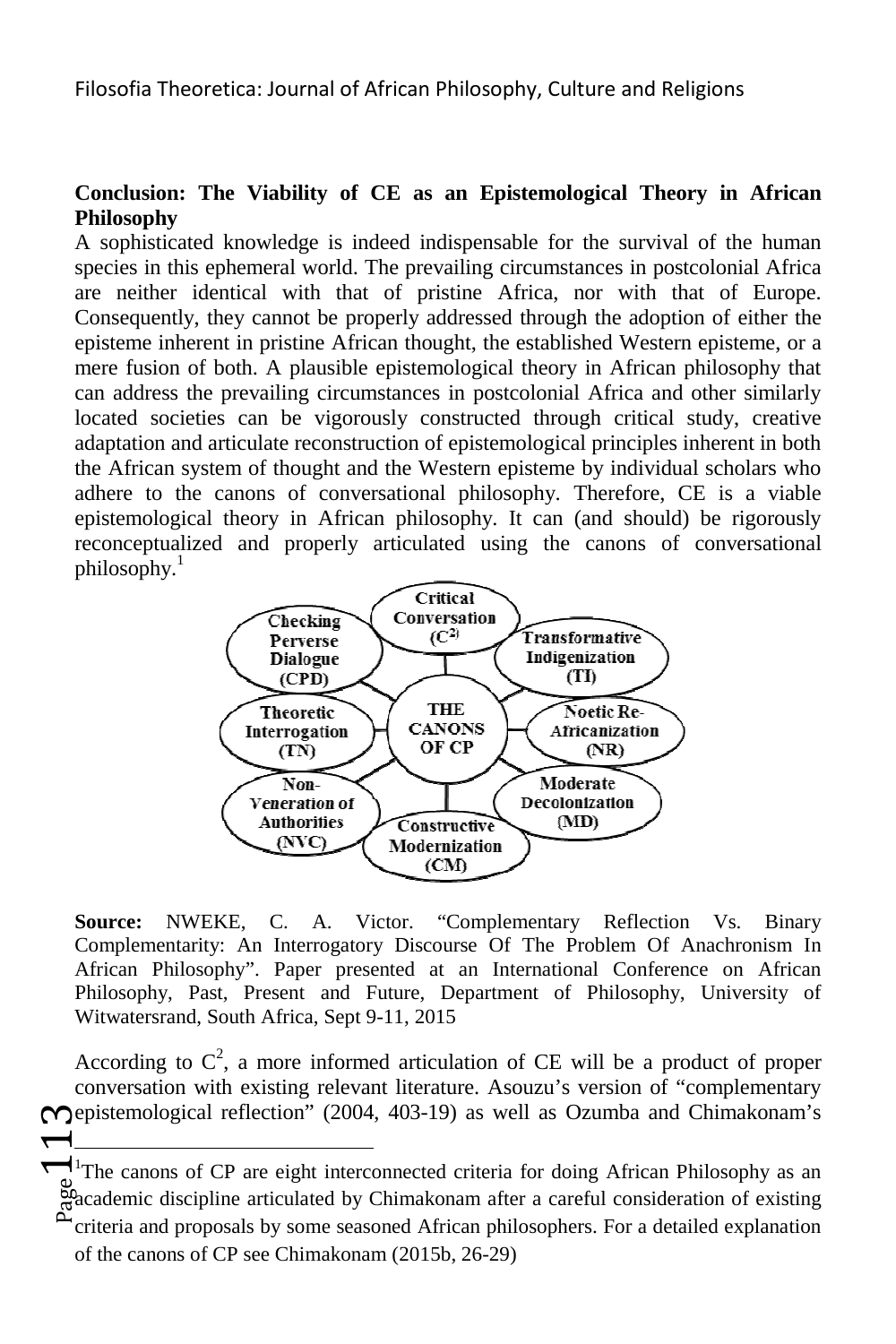$_{\rm Page}$ 114

"Integrative epistemology" (2014) were neither mentioned nor engaged. Also the mere mention of Ijiomah's "Humanistic epistemology" (2011) is inadequate. Other works that need to be engaged, in addition to the ones consulted by Chimakonam, would include Wiredu (1980, 111-123), Anyanwu (1984), *Hountondji* (1995; 2004), Lauer (2002), Okere (2005: 74-83, 130 – 162), Oluwole (2014), and Chimakonam (2015c). I am convinced that the proper engagement of these works in the spirit of TI, NR, MD, CM, NVA, TN and CPD will improve the quality of CE as an epistemological theory in African philosophy.

However, I strongly opine that the articulate production of creative and innovational thoughts and theories in Africa (whether from the African thought or Western episteme) will only improve and be progressively sustained if the prevailing disposition of most of the governmental and non-governmental institutions; national and multi-national corporate bodies, in African countries towards the recognition and reward for intellectual ingenuity is jettisoned. At present, while most of the corporate bodies in many African countries prefer sponsoring music talent hunts and beauty pageants in order to recognize and reward outstanding artistes and beauty queens, to sponsoring academic researches (conferences) or recognize and reward outstanding scholars; academic bodies such as universities, the very ivory towers, citadels of learning and intellectual eruditions in Africa, give meaningful recognition and rewards for intellectual ingenuity based on the following criteria:

- 1. *The Possession of a PhD*: A very promising academic proposal by a scholar that does not have a PhD can hardly attract sponsorship. Also without the possession of a PhD, a scholar will definitely not be promoted to the professorial cadre even when the quality of his/her publication(s) can be said to surpass the standard intellectual profundity for the outstanding academic recognition. A Professor in a reputable University in Nigeria once told a journalist: "I don't consider Achebe [referring to the revered Nigerian writer, Chinua Achebe] as a professor in the academic sense. He only has a first degree…" (Ezenwa-Ohaeto 1997: 239).
- 2. *The Principle of Duration*: A scholar with a PhD cannot be automatically promoted to the professorial cadre based on the outstanding quality of his/her publication(s). Such a scholar is expected to spend a specific number of years of research and teaching in a University before he/she can submit his/her publications for assessment and possible promotion to the professorial chair no matter how outstanding they may be.
- 3. *The Phenomenon of Nepotism*: An outstanding scholar with a PhD that possesses more than the requisite publications will find it very difficult to access research grants and can hardly be promoted to the professorial cadre even after spending the specified years if he/she does not have *rapport* with influential senior colleagues/members of the governing council (*the elder*s). Conversely, any scholar that has *rapport* with the *elders* of his/her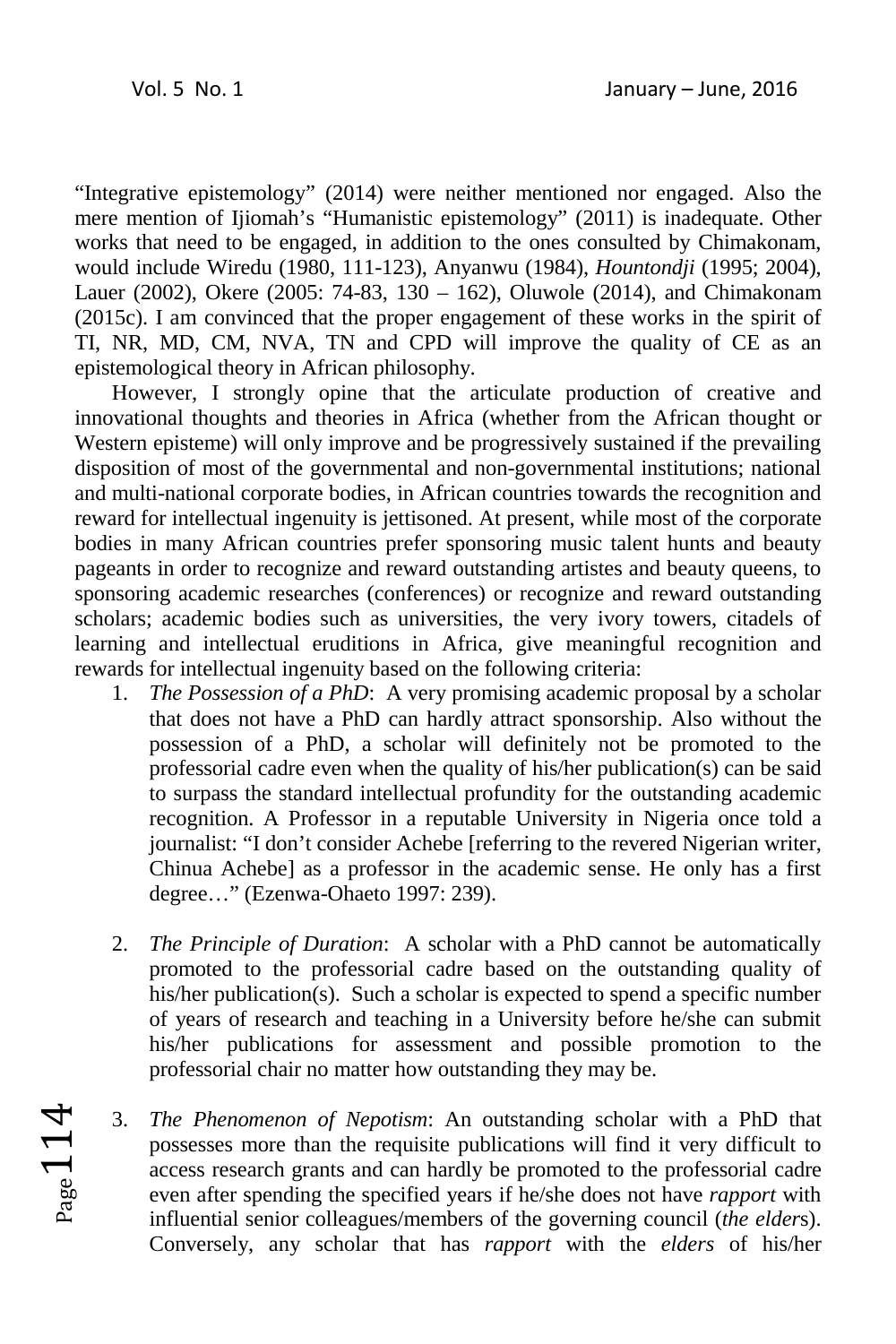University will be assisted to have the minimum requirements that will take him/her to the professorial cadre at the shortest time possible. *The Phenomenon of Nepotism* begins with the hiring of *individuals that lack the intellectual capacity, personal desire or both the intellectual capacity and personal desire to seek, generate and disseminate qualitative knowledge* into the academic cadre. Hence, the paradoxical existence of many "unlearnedacademics"(Uya 2009) and "illiterate-professors" (Achebe 2003, 29-33) that are respectively teaching and "professing nothing" (Chimakonam 2015c, 25); *miseducating* and frustrating budding scholars in our institutions of learning. In sum, these three criteria are suffocating the "universe in our universities"; the very essence of scholarship – the consistent quest, generation and dissemination of qualitative knowledge in Africa, for and from Africa and beyond (Osundare 2007).

My final submission is that the inauguration of plausible creative and innovational principles and theories in African philosophy that meet the criteria of CP will become more pronounced when most of the necessary governmental and nongovernmental institutions; national and multi-national corporate bodies in African countries begin to recognize and reward individuals for their demonstrable intellectual ingenuity in the creative and innovational development of the African episteme in line with the principle of *nwata kwo cha aka*. Adhering to the principle of *nwata kwo cha aka* in the academic setting demands that any scholar that submits a novel academic proposal on the development of African thought for sponsorship or publish an outstanding academic work in African philosophy should be given the requisite assistance, recognition and reward such a proposal/work deserves irrespective of the academic qualification, employment status, rank, or *rapport* of the scholar with the influential *elders* in any of the institutions concerned. The aforementioned criteria should be jettisoned because they essentially kill the spirit of industrious young scholars with a knack for creative and innovative research or force such scholars to seek refuge in the Western world where the output of his/her research is properly recognized and appreciated. The time to act is now!

#### **Relevant Literature**

 $P_{\text{age}}11.5$ 1. ASOUZU, I. Innocent. [The Method and Principles of Complementary in and Beyond African Philosophy], 2004. University of Calabar Press: Calabar. Paperback.

2. ACHEBE, Chinua. "Illiterate Professors and the Resurgence of Mediocrity." [Chinua Achebe Straight from the Heart: A Collection of Press Interviews, Ezenwata-Ohaeto, Ed.], Pp 29-33, 2003. Stone Press: Lagos. Paperback.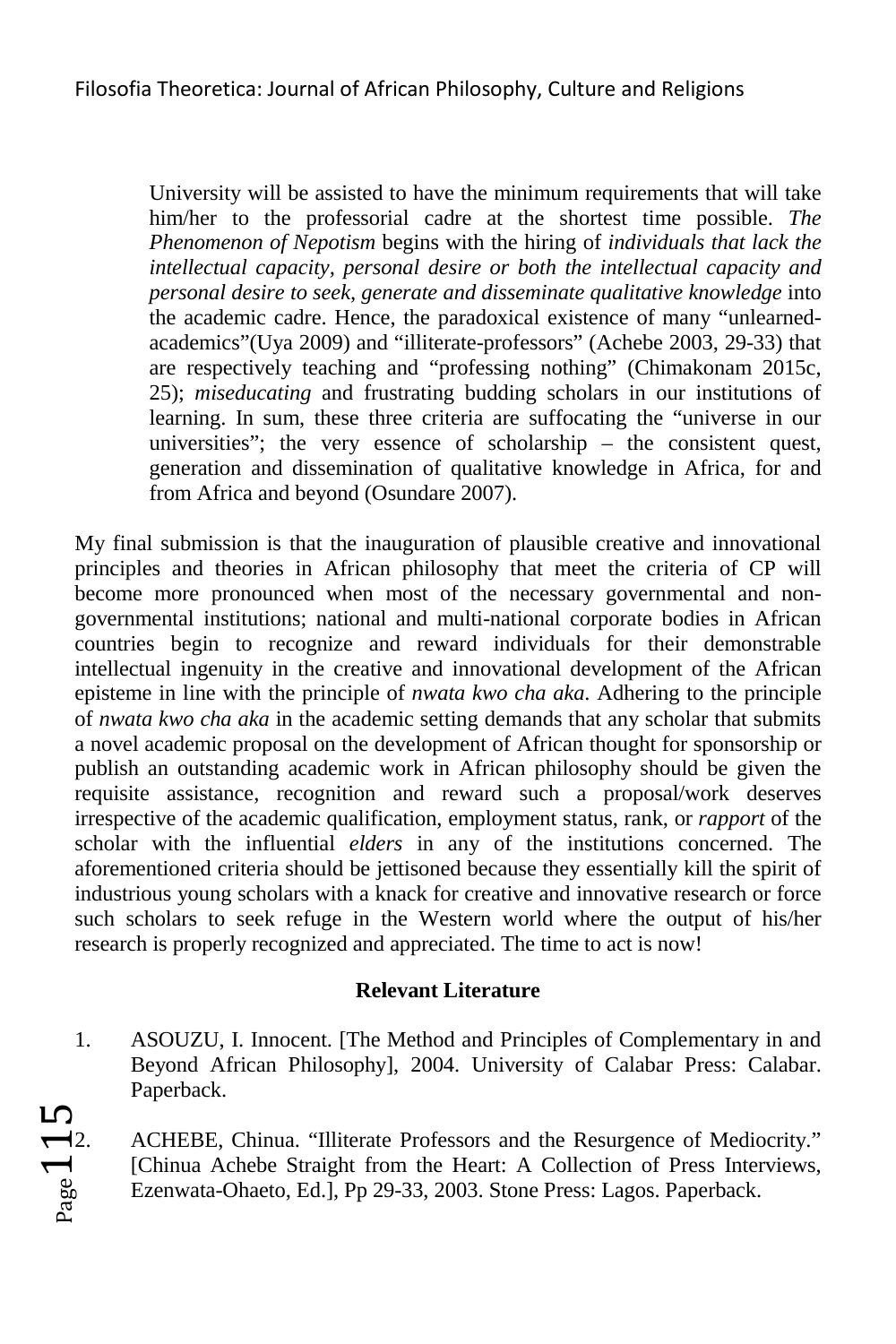- 3. ANYANWU, K. Chukwulozie. *"The African World-view and Theory of Knowledge."*[African Philosophy: An Introduction to the Main philosophical Trends in Contemporary Africa by E. A. Ruch and K. C. Anyanwu], Pp77-99, *1984.* Catholic Book Agency: Rome. Paperback.
- 4. CHIMAKONAM, O. Jonathan. "The knowledge Question in African Philosophy: A Case for Cogno-Normative (Complementary) Epistemology."[Atuolu Omalu: Some Unanswered Questions in Contemporary African Philosophy, Jonathan O. Chimakonam Ed.], Pp 67-81, 2015a. University Press of America: Lanham. Paperback.
- 5. **\_\_\_\_\_\_**. "Conversational Philosophy as a new School of Thought in African Philosophy: a Conversation with Bruce Janz on the concept of "Philosophical Space"". [Confluence: Journal of World Philosophies], Vol 2. No. 3, Pp 9–40, 2015b. Web.
- 6. **\_\_\_\_\_\_**. "Building Knowledge Societies: Blueprint for Black Intellectual Revolution." [2nd Distinguished CSP Scholarly Lecture Series given on Friday Nov 20<sup>th</sup> 2015 in commemoration of the UNESCO World Philosophy Day Celebration], 2015c. University of Calabar: Calabar. Lecture-Text.
- 7. EZENWATA-Ohaeto. [Chinua Achebe: A Biography], 1997. Oxford:James Currey. Paperback.
- 8. HOUNTONDJI, Pauline*.* "Producing Knowledge in Africa Today." [African Studies Review]*,* Vol*.* 38, No.3, Pp 1-10, 1995. Web.
- 9. \_\_\_\_\_\_."Knowledge as a Development Issue." [A Companion to African Philosophy, Kwasi Wiredu, Ed.]. Pp 529-537, 2004. Blackwell Publishing: Malden MA. Paperback.
- 10. IJIOMAH, O. Chris. "Humanistic Epistemology." [Filosofia Theoretica: Journal of African Ideas and Inventions], Vol. 1, No. 1, Pp 62–78, 2011. Paperback.
- 11. LAUER, Helen. "Knowledge on the Cusp." [The Third Way in African Philosophy: Essays in Honour of Kwasi Wiredu, Olusegun Oladipo, Ed.], Pp171-214, 2002. Hope Publication: Ibadan. Paperback.
- $P_{\text{age}}$  $\frac{1}{12}$ OKERE, I. Theophilus. [Philosophy, Culture and Society in African: Selected Essays by Theophilus Okere], 2005. Afro-Orbis Publications: Nsukka. Paperback